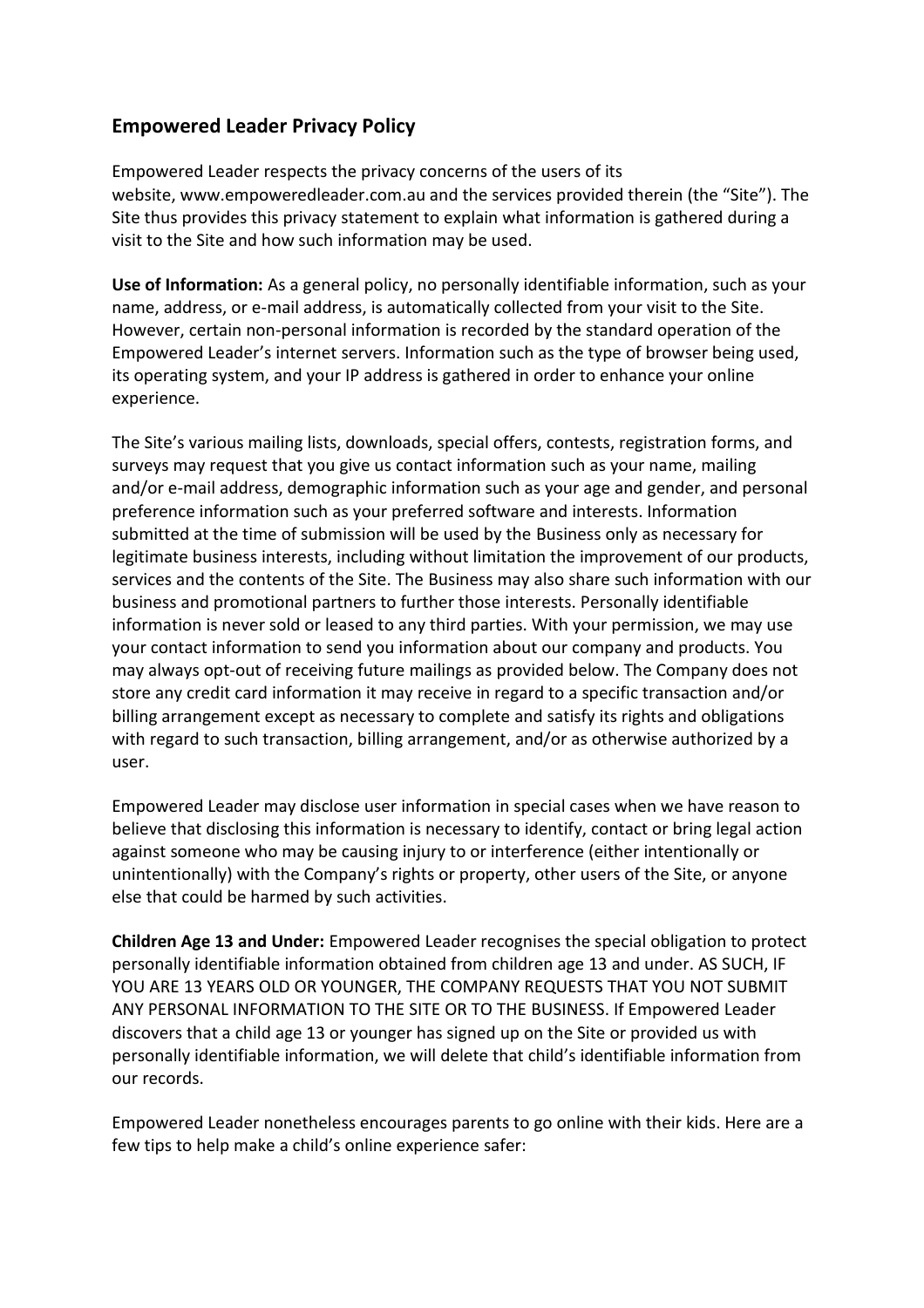**Use of Cookies:** Cookies are pieces of information that a website transfers to an individual's computer hard drive for record keeping purposes. Cookies make using our Site easier by, among other things, saving your passwords and preferences for you. These cookies are restricted for use only on our Site, and do not transfer any personal information to any other party. Most browsers are initially set up to accept cookies. You can, however, reset your browser to refuse all cookies or indicate when a cookie is being sent. Please consult the technical information relevant to your browser for instructions. If you choose to disable your cookies setting or refuse to accept a cookie, some parts of the Site may not function properly or may be considerably slower.

Empowered Leader uses the following cookies on the Site:

**Malware/Spyware/Viruses:** Neither Empowered Leader nor the Site knowingly permit the use of malware, spyware, viruses, and/or other similar types of software.

**Links to External Sites:** The Company is not responsible for the content or practices of third party websites that may be linked to the Site. The Company is also not responsible for any information that you might share with such linked websites. You should refer to each website's respective privacy policy and practices prior to disclosing any information.

**The Blog and Chat Areas:** Guests of the Site are solely responsible for the content of messages they post on Empowered Leader's forums, such as the blog. Users should be aware that when they voluntarily disclose personal information (e.g., user name, e-mail address, phone number), that information can be collected and used by others and may result in unsolicited messages from other people. You are responsible for the personal information you choose to submit in these instances. Please take care when using these features. Choice/Opt-Out: The Site may provide you the opportunity to opt-in to receive communications from us at the point where we request information about you. You always have the option of removing your name from any e-mail list in order to discontinue any such future communications. In order to ensure immediate removal from any list, please follow the specific instructions set forth within the communications you receive from the Company which you no longer wish to receive. If you are unsuccessful in completing the instructions specified in any such communication, please e-mail us at liz@empoweredleader.com.au, including a copy of the undesired email attached to the request, and state you wish to be removed from the mailing list.

**Contact Information for Complaints or Concerns:** If you have any complaints or concerns about Empowered Leader or about this privacy statement, please contact:

Via email: liz@empoweredleader.com.au

Information provided by you via general e-mail inquiries to Empowered Leader such as your e-mail address is used only to respond to your inquiries in the ordinary course of business, and is never shared with third parties.

**Security:** Security for all personally identifiable information is extremely important to us. Unfortunately, no data transmission over the internet can be guaranteed to be 100% secure. As a result, while we strive to protect your personal information, Empowered Leader